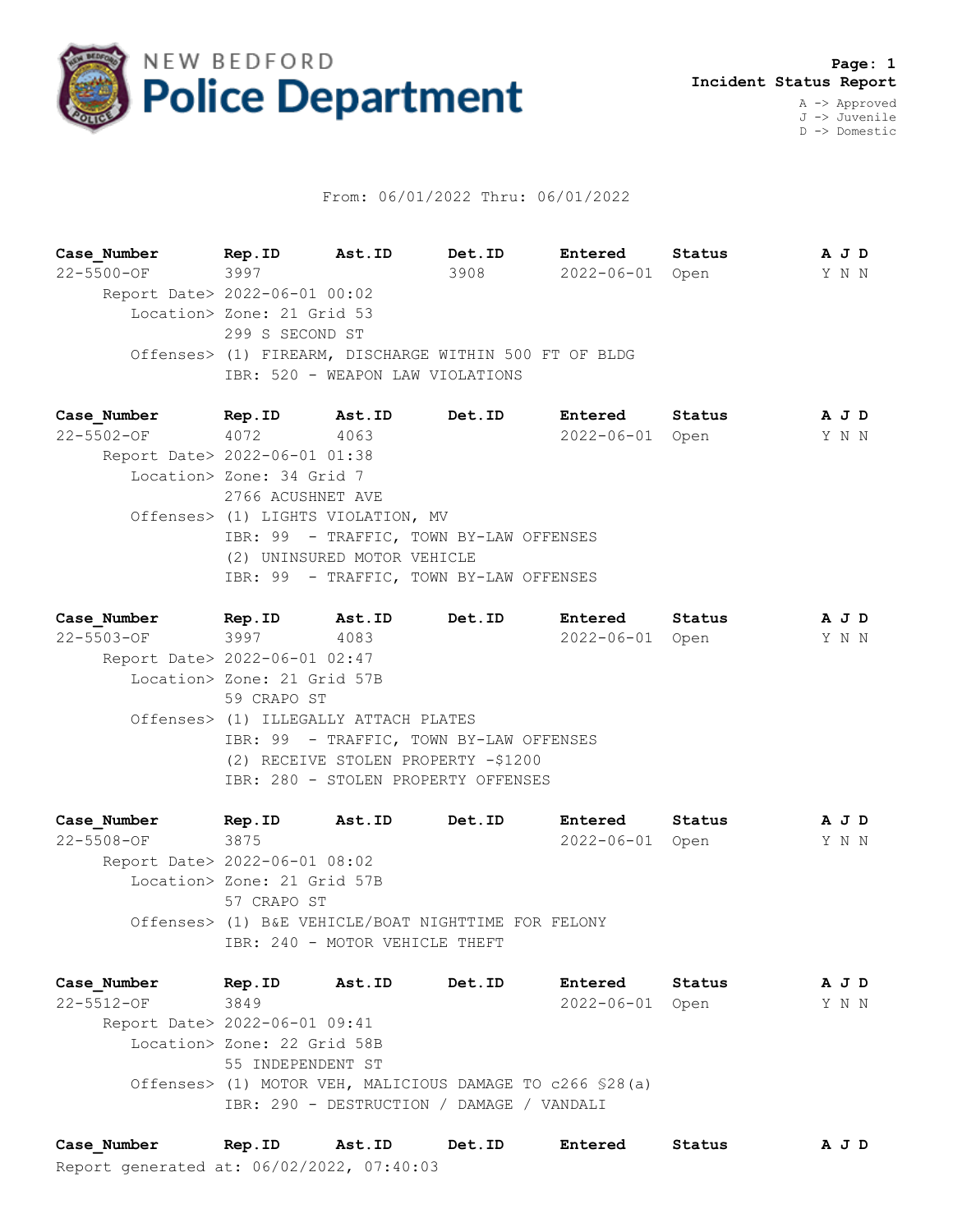

A -> Approved J -> Juvenile D -> Domestic

22-5513-OF 4059 2022-06-01 Open Y N N Report Date> 2022-06-01 09:29 Location> Zone: 11 Grid 39B 684 PURCHASE ST Offenses> (1) WILLFUL & MALICIOUS COMMUNICATION OF FALSE INFORMATION TO PUBLIC SAFETY

IBR: 13C - INTIMIDATION

**Case\_Number Rep.ID Ast.ID Det.ID Entered Status A J D** 22-5514-OF 3874 2022-06-01 Open N N N Report Date> 2022-06-01 09:44 Location> Zone: 33 Grid 15A 570 N FRONT ST Offenses> (1) RECEIVE STOLEN PROPERTY -\$1200 IBR: 280 - STOLEN PROPERTY OFFENSES (2) LARCENY UNDER \$1200 BY FALSE PRETENSE IBR: 23H - ALL OTHER LARCENY (3) LARCENY UNDER \$1200 SINGLE SCHEME c266 §30(1) IBR: 23H - ALL OTHER LARCENY

**Case\_Number Rep.ID Ast.ID Det.ID Entered Status A J D** 22-5516-OF 4099 2022-06-01 Open N N N Report Date> 2022-06-01 10:17 Location> Zone: 11 Grid 39B 650 PLEASANT ST Offenses> (1) DRUG, DISTRIBUTE CLASS D IBR: 35A - DRUG / NARCOTIC VIOLATIONS

**Case\_Number Rep.ID Ast.ID Det.ID Entered Status A J D** 22-5517-OF 3874 2022-06-01 Open Y N N Report Date> 2022-06-01 10:17 Location> Zone: 33 Grid 15A 121 BELLEVILLE RD Offenses> (1) MOTOR VEH, MALICIOUS DAMAGE TO c266 §28(a) IBR: 290 - DESTRUCTION / DAMAGE / VANDALI

**Case\_Number Rep.ID Ast.ID Det.ID Entered Status A J D** 22-5518-OF 3849 2022-06-01 Open Y N N Report Date> 2022-06-01 10:02 Location> Zone: 22 Grid 62 73 DUNBAR ST Offenses> (1) THREATEN USE OF FIREARM IBR: 13C - INTIMIDATION

**Case\_Number Rep.ID Ast.ID Det.ID Entered Status A J D** 22-5520-OF 3849 2022-06-01 Open Y N N Report Date> 2022-06-01 10:15 Location> Zone: 22 Grid 55C 69 BAY ST

Report generated at: 06/02/2022, 07:40:03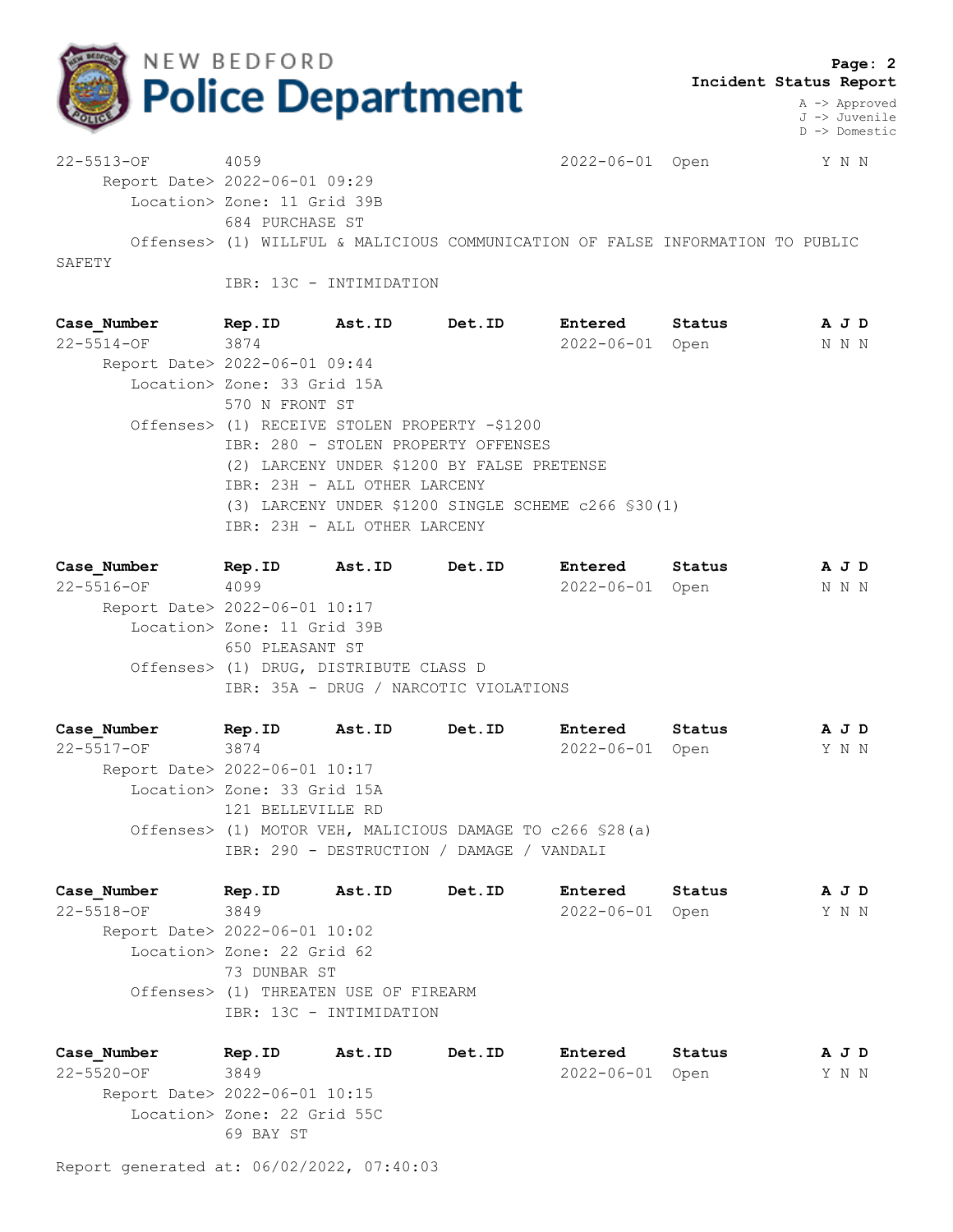

 **Page: 3 Incident Status Report** A -> Approved

J -> Juvenile D -> Domestic

 Offenses> (1) B&E VEHICLE/BOAT NIGHTTIME FOR FELONY IBR: 23F - THEFT FROM MOTOR VEHICLE

**Case\_Number Rep.ID Ast.ID Det.ID Entered Status A J D** 22-5524-OF 3849 2022-06-01 Open Y N N Report Date> 2022-06-01 12:13 Location> Zone: 22 Grid 63 1532 COVE RD Offenses> (1) LARCENY FROM BUILDING IBR: 23D - THEFT FROM BUILDING

**Case\_Number Rep.ID Ast.ID Det.ID Entered Status A J D** 22-5528-OF 3875 2022-06-01 Open Y N N Report Date> 2022-06-01 13:05 Location> Zone: 21 Grid 53 319 S SECOND ST Offenses> (1) B&E BUILDING NIGHTTIME FOR FELONY IBR: 220 - BURGLARY / BREAKING AND ENTERI

**Case\_Number Rep.ID Ast.ID Det.ID Entered Status A J D** 22-5529-OF 3967 2022-06-01 Open Y N N Report Date> 2022-06-01 14:33 Location> Zone: 35 Grid 28 80 PAWNEE CT Offenses> (1) MOTOR VEH, MALICIOUS DAMAGE TO c266 §28(a) IBR: 290 - DESTRUCTION / DAMAGE / VANDALI

**Case\_Number Rep.ID Ast.ID Det.ID Entered Status A J D** 22-5538-OF 4136 2022-06-01 Open Y N N Report Date> 2022-06-01 17:45 Location> Zone: 36 Grid 10 555 PRESCOTT ST Offenses> (1) VIOLATION HARASSMENT PREVENTION ORDER IBR: 13C - INTIMIDATION

**Case\_Number Rep.ID Ast.ID Det.ID Entered Status A J D** 22-5540-OF 4102 4016 2022-06-01 Open Y N N Report Date> 2022-06-01 18:36 Location> Zone: 21 Grid 59 198 BLACKMER ST Offenses> (1) LARCENY UNDER \$1200 SINGLE SCHEME c266 §30(1) IBR: 23H - ALL OTHER LARCENY

**Case\_Number Rep.ID Ast.ID Det.ID Entered Status A J D** 22-5543-OF 4096 2022-06-01 Open Y N N Report Date> 2022-06-01 18:37 Location> Zone: 23 Grid 66 162 APPONAGANSETT ST Offenses> (1) A&B

Report generated at: 06/02/2022, 07:40:03